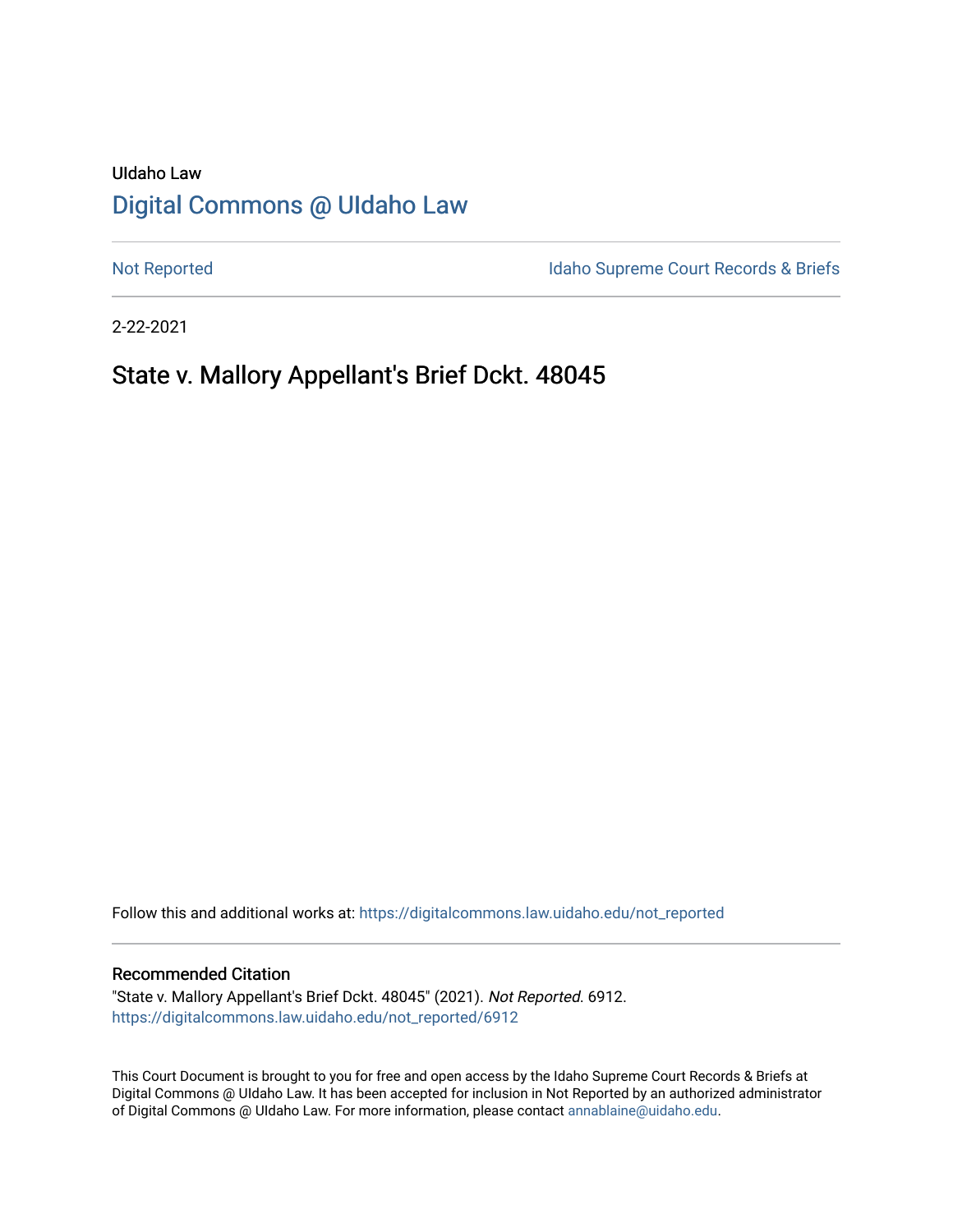Electronically Filed 2/23/2021 12:29 AM Idaho Supreme Court Melanie Gagnepain, Clerk of the Court By: Brad Thies, Deputy Clerk

GREG D. HORNE Greg D. Horne, Esq. Chtd. ATTORNEY AT LAW P.O. BOX 477 COEUR d'ALENE, ID 83816-0477 PHONE: (208) 699-1541 EService: hornegreg1@gmail.com ISB No. 4655

Attorney for Anna A. Mallory

## IN THE SUPREME COURT OF THE STATE OF IDAHO

| STATE OF IDAHO,      | Supreme Court No. 48045-2020<br>Kootenai County District Court<br>No. CV28-19-8849 |
|----------------------|------------------------------------------------------------------------------------|
| Plaintiff/Respondent | <b>APPELLANT'S OPENING</b><br><b>BRIEF</b>                                         |
| $-VS-$               |                                                                                    |
|                      |                                                                                    |
| ANNA A. MALLORY,     |                                                                                    |
|                      |                                                                                    |
|                      |                                                                                    |
| Defendant/Appellant  |                                                                                    |

 THIS BRIEF IS RESPECTFULLY SUBMITTED IN SUPPORT OF MALLORY'S APPEAL IN THIS MATTER.

## **I. TABLE OF CONTENTS**

- 1. Table of Cases and Authority
- 2. Statement of the Case
- 3. Issues Presented on Appeal
- 4. Argument
	- a. Standard of Review
	- b. Argument
- 5. Conclusion

## **II. TABLE OF CASES AND AUTHORITIES**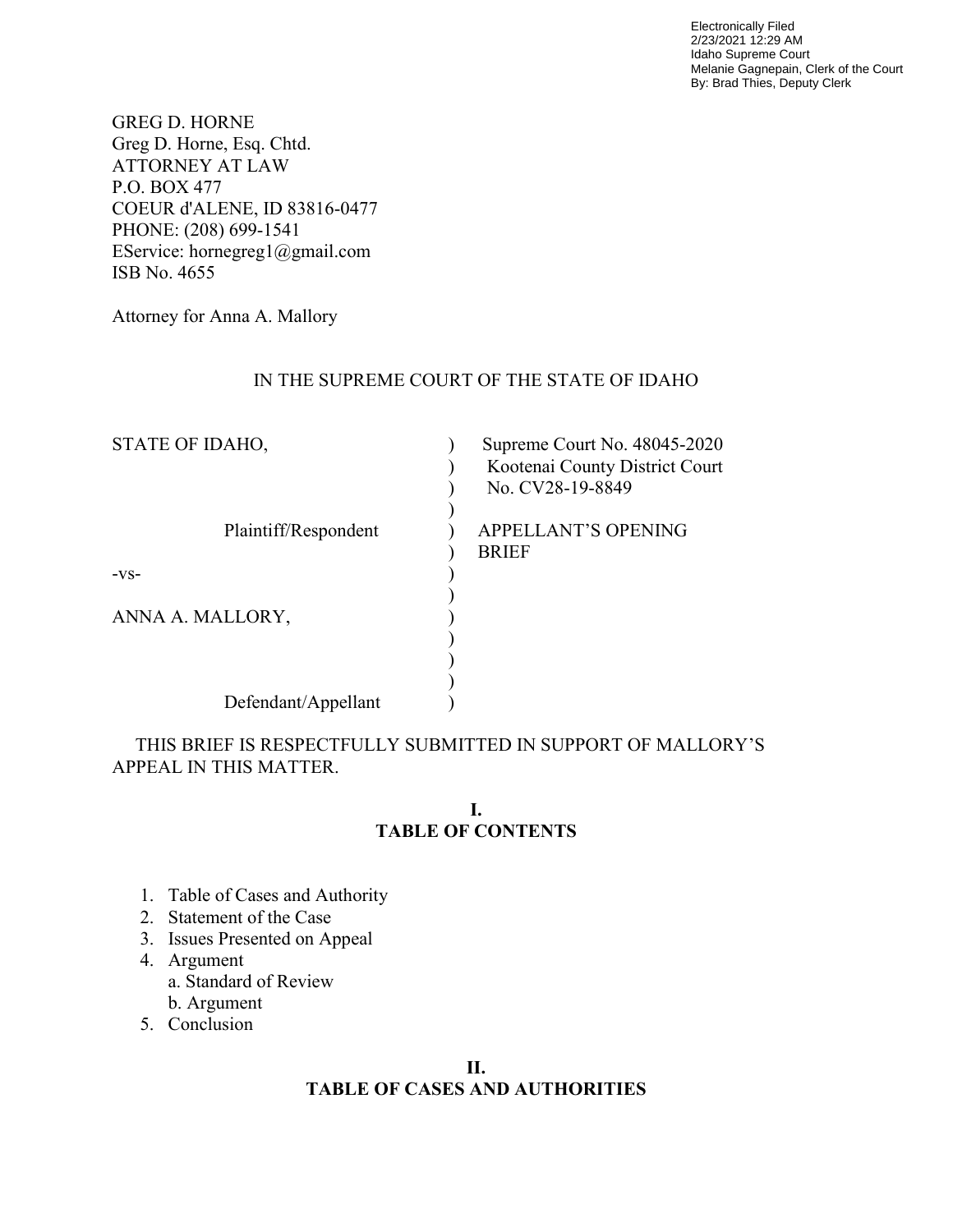Cases:

*State v. Corbus,* 150 Idaho 599, 602, 249 P.3d 398, 401 (2011) *State v. Lombard*, 149 Idaho 819, 822, 242 P.3d 189, 192 (Ct.App. 2010) *State v. Shafer*, 144 Idaho 370, 161 P.3d 689 (2007)

Statutes:

I.C. Sec 19-5304

# **III. STATEMENT OF THE CA**SE

This appeal follows an award of restitution to the Hayden Lake Eagles following Mallory's

plea of guilt to one count of Burglary pertaining to a push lawn mower. Mallory challenges the

restitution award for the reasons hereinafter stated.

#### **IV.**

## **ISSUES PRESENTED ON APPEAL**

1. Was the district court in error when it awarded restitution unrelated to the burglary charge

pertaining to the theft of a push lawn mower?

2. Was the district court's restitution order supported by substantial and competent evidence?

## **V. ARGUMENT**

#### **A. Standard of Review.**

 "The decision regarding whether to order restitution, and in what amount, is within the district court's discretion," guided by factors in Idaho Code section 19-5304(7). *State v. Corbus,* 150 Idaho 599, 602, 249 P.3d 398, 401 (2011). "The determination of the amount of restitution is a question of fact for the trial court whose findings will not be distibured if supported by substantial evidence." *State v. Lombard*, 149 Idaho 819, 822, 242 P.3d 189, 192 (Ct.App. 2010).

## **B. The district court was in error when it awarded restitution above and beyond the burglary charge pertaining to the theft of a push lawn mower.**

Before proceeding further, the court needs to be acquainted with Mr. Ron Nold, the immediate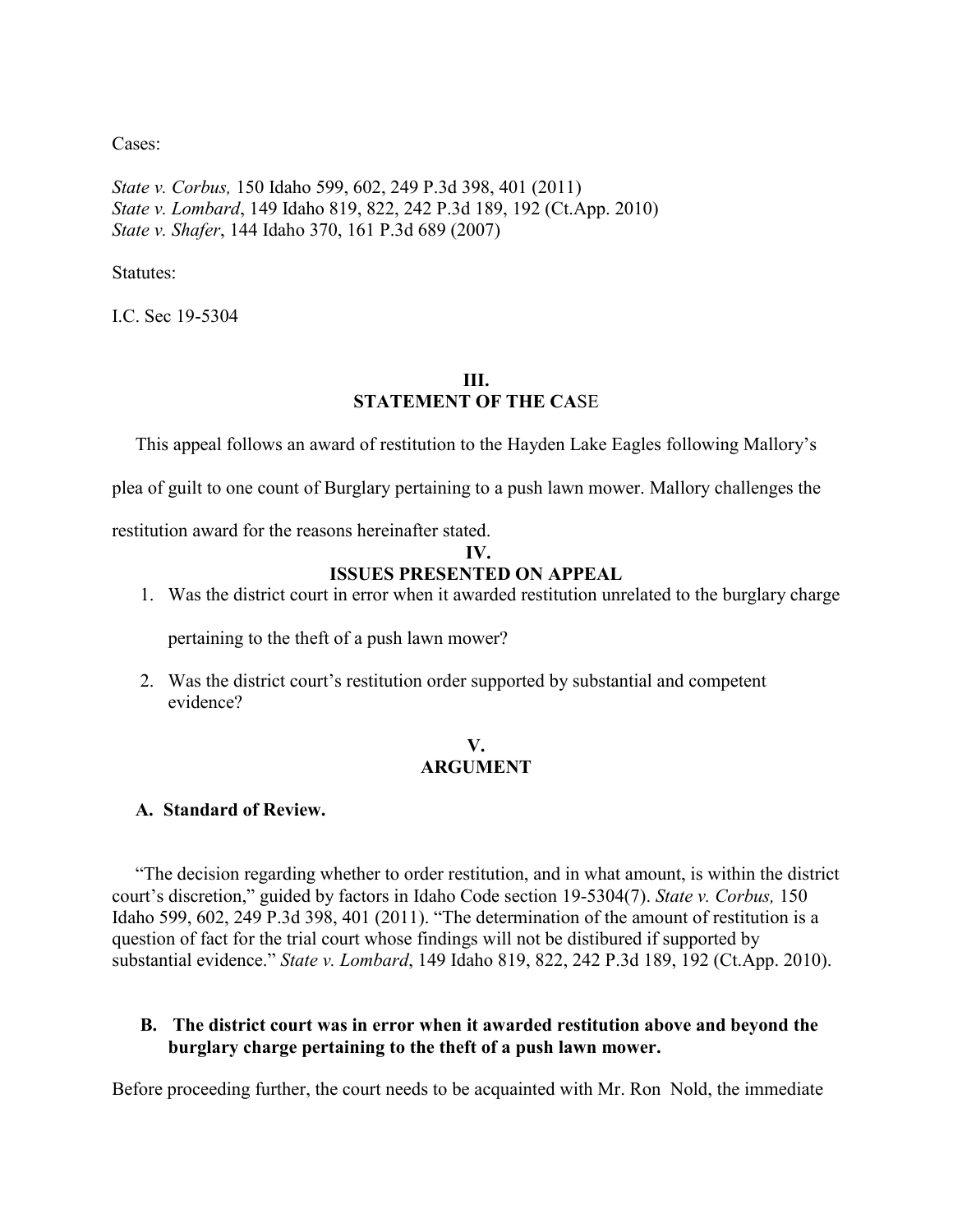predecessor to Mallory. The following testimony describes the relationship between the Eagles and Mr. Nold.

Are you familiar with Ron Nold?

A. Yeah, he was the terrible secretary that we had before Anna.

Q. And you said Mr. Nold was the predecessor to Ms. Mallory; is that correct?

A. That is correct, yes.

Q. And when Ms. Malory Mallory came in as the secretary, how would you describe the Eagles finances. A. Terrible.

Q. Did Mr. Nold -

A. Our financial situation was in dire straits. Q. Okay.

Q. Did you recoup any monies from Ron Nold that<sup>-</sup> well, that the Eagles believed that he stole?

A. To my knowledge, yes, there was claim that did come in for to 8,000 of losses incurred by him.

Q. But do you personally believe based on information that you may have reviewed that the monies that were missing during Mr. Nold's tenure as secretary was substantially more than you recouped?

A. Well, can't speak to that don't -- was not involved in any of the financial to know what the club was doing when he was secretary so ... know that he did leave us with substantial bill at the bank, which is still in dispute so  $\ldots$ 

Q. Do you where he is now?

He's in prison for the rest of his life. And so unfortunately, the charges brought against him that -- the Eagles brought against him were dropped because he's already spending life in prison.

#### **ARGUMENT**

A thorough analysis of the restitution statute was performed by the Idaho Court of

Appeals in *State v. Shafer*, 144 Idaho 370, 161 P.3d 689 (2007). There, Shafer pleaded guilty to

felony leaving the scene of an injury accident. Shafer was ordered to pay \$18,013.95 in

restitution for the victim's personal injuries and property damage. Shafer appealed the restitution

order, first claiming the Court was without statutory authority to enter such an order because the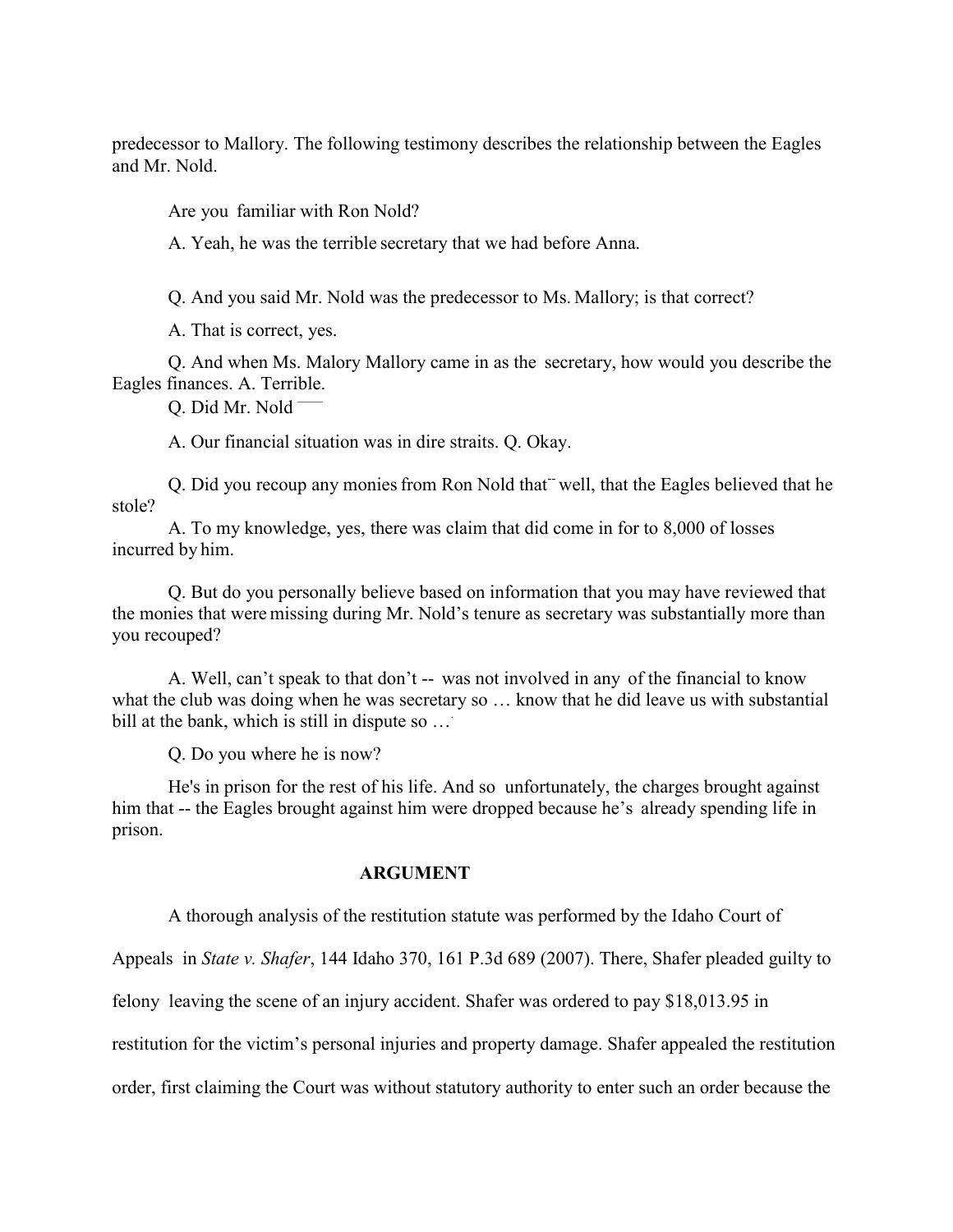damages arose from the accident itself, not his crime of leaving the scene. Shafer's secondary argument was that he did not consent to pay this restitution.

 The court noted that, Idaho Code Section 19-5304(2) authorizes trial courts to order restitution to compensate crime victims. Shafer argued that this statutory authority did not extend to victims losses as they did not result from the criminal act to which he entered a plea of guilt. The Court of Appeals agreed. The court's discussion centered on the following. Idaho's restitution statute clearly permits restitution orders only for "any crime which results in an economic loss to the victim." I.C. Sec 19-5304(2) unless the parties consent to a broader restitution order. See I.C. Sec 19-5304(9). The statute defines "victim" as "a person or entity, who suffers economic loss or injury as a result of the defendants criminal conduct." I.C. Sec 19- 2304(1)€. (emphasis added). The term "economic loss" includes such things as "the value of property taken, destroyed, broken, or otherwise harmed, lost wages, and direct out of pocket losses or expenses, such as medical expenses resulting from the criminal conduct." I.C. Sec 19- 5304(1)(a). (emphasis added). Thus, except where the parties have consented, a defendant cannot be required to pay restitution for damages stemming from separate , uncharged and unproven crimes*. State v. Richmond*, 137 Idaho 35, 38, 43 P.3d 794, 797 (Ct.App. 2002)

Given these parameters, the Court ultimately conclude that Shafer's criminal act of leaving the scene and failing to provide information did not cause the injuries and property damage suffered by the other driver.

With regard to Shafer's second argument concerning consent, the court noted that although the restitution statute does not authorize imposition of restitution for economic losses not caused by the crime for which a defendant was convicted, a defendant may consent to the same, citing IC 19-1504(9). For losses not adjudicated or not before the court.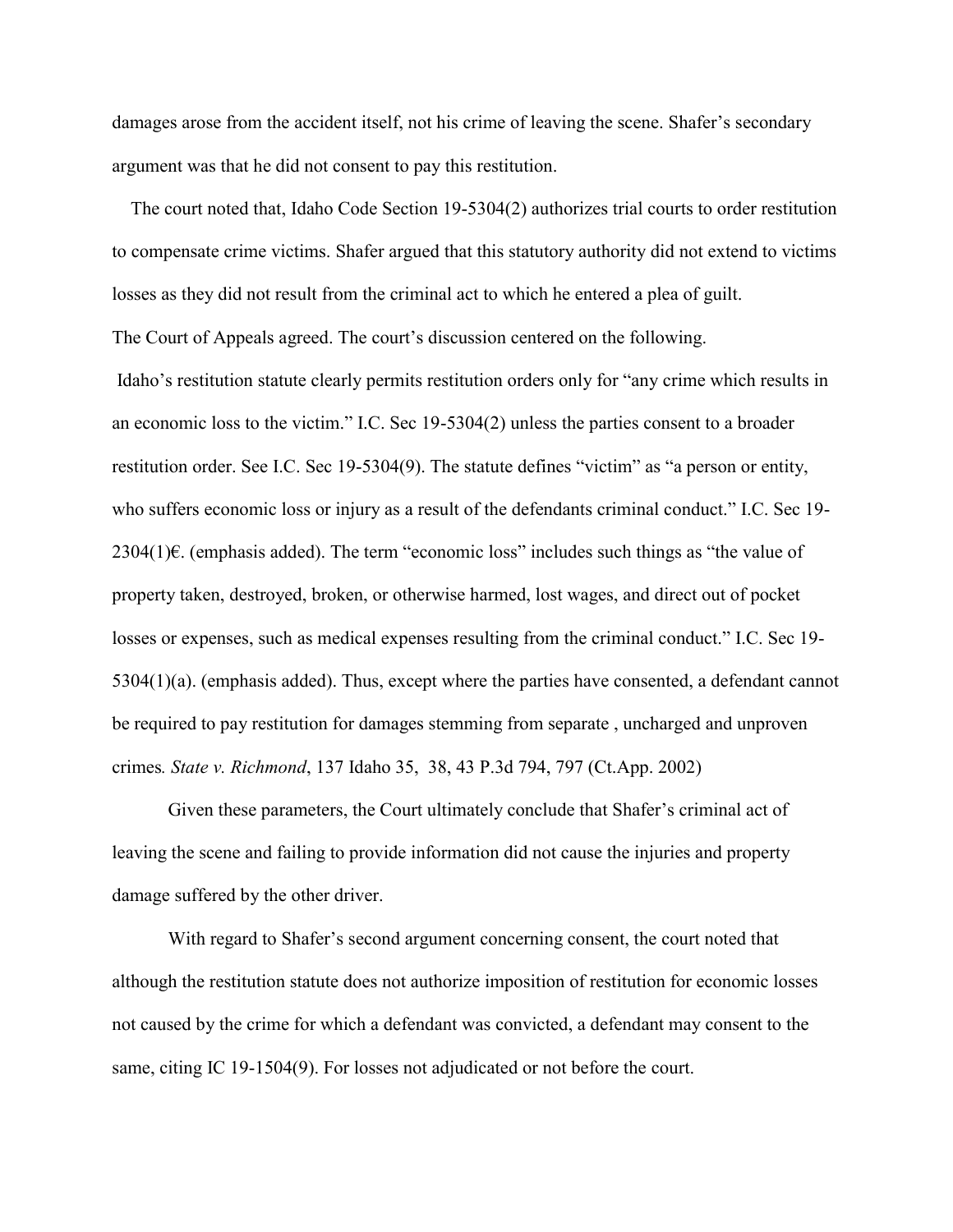The court noted a pertinent term of Shafer's plea agreement was to pay restitution in an amount to be determined. The parties acknowledged this term at the plea change hearing and it also appeared in a preliminary settlement sheet.

 The court started by noting that plea agreements are contractual in nature and are examined in accordance with contract law standards. The first thing, the Court was tasked with, was determining whether a given term was ambiguous or unambiguous. Ultimately, the court felt the term was ambiguous. It did not necessarily refer to any damages directly caused by leaving the scene but may impliedly include them, Turning them to principals of interpretation of an ambiguous term, the court recited several guiding principals, including (1) the courts to attempt to discern the intent of the contracting parties; that he ambiguous term be resolved in favor of the defendant; (3) that on appeal, the appellate court should defer to the trial courts findings unless clearly erroneous; (4) that to be clearly erroneous, the findings must be unsupported by substantial and competent evidence.

The Court then went on to applying its governing principals to Shafer's case. First, there was no direct evidence presented expressing the parties' understanding of the term.

The term suggested that both parties anticipated that restitution would be paid in some amount. Next the Court noted that Shafer received a very lenient sentencing recommendation

from the State which required Shafer to start paying 100 per month, indicating both parties contemplated restitution would include the victims medical and property damages. Finally, there was little protest that the restitution was going to be a consideration for the States concessions. Without an agreement to pay a substantial amount of restitution, there was little to no protest that the restitution was going to be a very consideration for the States concessions. When the state presented the victims losses, Shafer did not object as a matter of law, but simply indicated he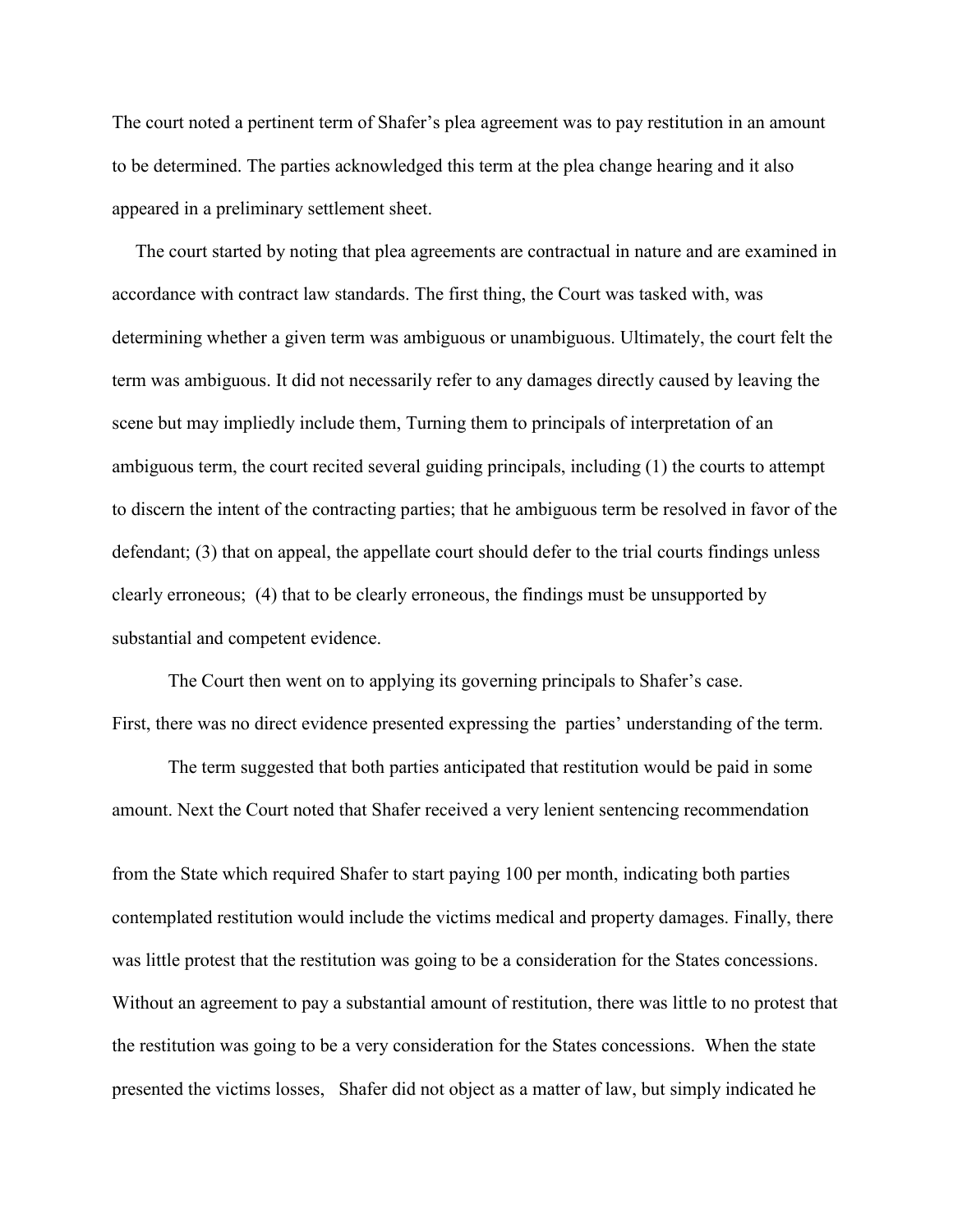wanted more time to examine the documents.

This suggested both sides contemplated the restitution would include the victims medical and property damages. Under the above circumstances, the Court of Appeals concluded Shafer did consent to pay for the victims losses.

 Looking to the factors cited by the Court of Appeals, it is very apparent they do not cut in favor of any position advanced by the State that Mallory consented to the inclusion of claimed financial losses in the restitution award.

 First, the mere inclusion of a restitution term in the pretrial settlement offer does not suggest payment of alleged financial losses. Mallory was pleading guilty to burglary of a lawn mower. It can just as easily be inferred that restitution would be limited to that charge only. It is important to remember that the actual language of the pretrial settlement offer was "Pay restitution/reimbursement: If applicable by statute. TBD to Hayden Lake Eagles." There are several important qualifiers in that provision – "if applicable by statute" being the first. The Appellant contends this means the Court was required to follow the statute in its award. The second qualifier is "TBD to the Hayden Lake Eagles". It does not even approach suggesting that the restitution was to be determined by the Eagles, in simply submitting various restitution memoranda which they felt were owing to them. Also, before leaving this point, it must be noted that an award to anyone other than the Eagles was not included in the agreement. This conclusion is strongly buttressed by the fact the prosecuting attorney related to the court that on Feb 10, 2020, that they had insufficient evidence to prove any financial improprieties, and thus had to drop the charges:

(By Mr, Poorman): Your Honor, what the -- one thing that's clear to the State is that Ms. Mallory's conduct has had an impact on the community, regardless of what can be proven in a court of law, and the State has the burden to prove things beyond a reasonable doubt…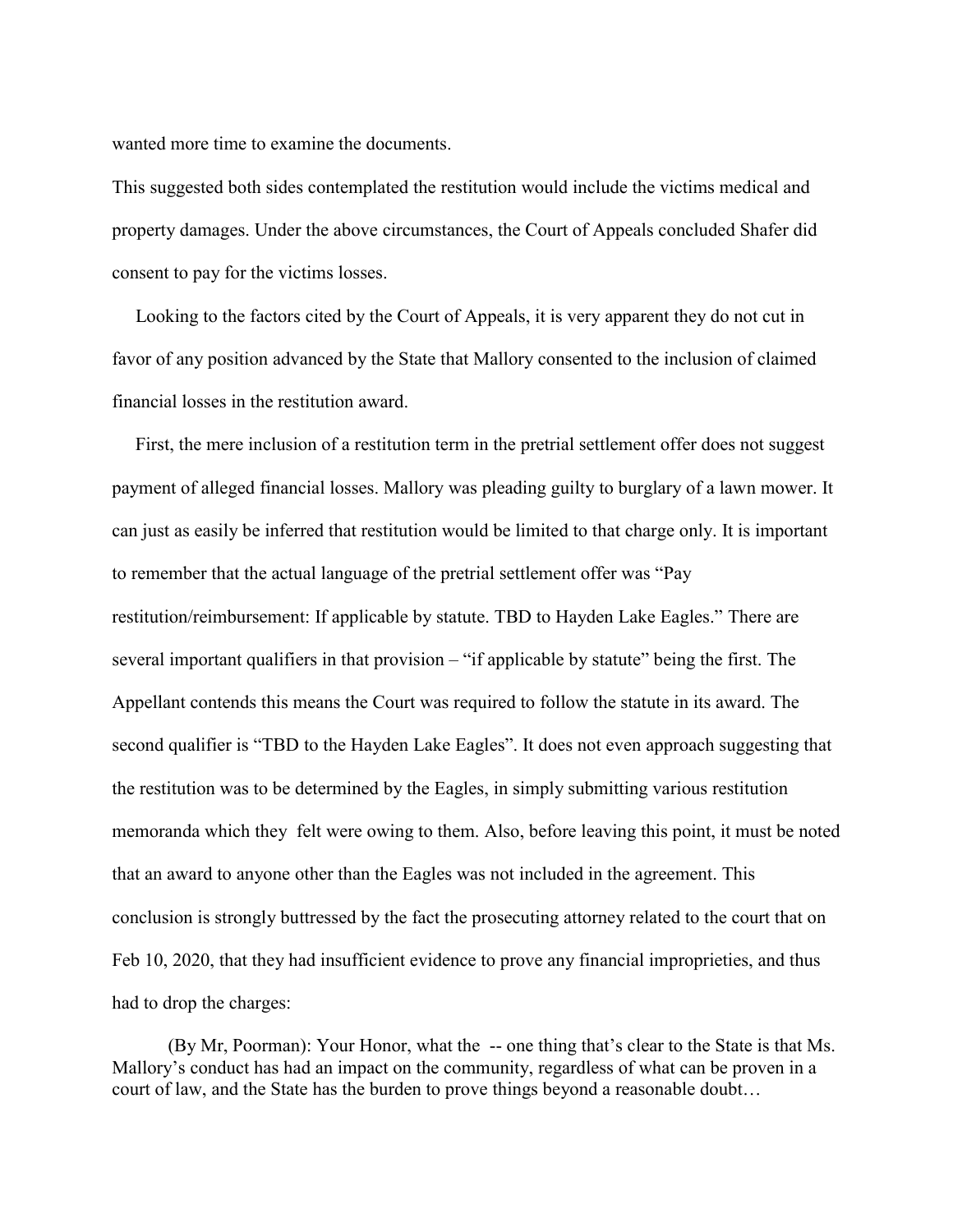Tr. Feb. 10,2020, p. 6, l.s 8-12.

(By Mr. Poorman): However, Ms. Mallory is only charged with what the State felt could be proven, and then there's a pretrial settlement offer and this agreement where she's pled guilty to this burglary, which she still contends she's not necessarily guilty of. Feb. 10, 2020, p.6, l.s 15-19.

Second, in *Shafer*, Shafer, as noted by the Court received a very lenient sentence, and that

the State would have little incentive to offer this to Shafer without the expectation significant

restitution would be paid. This is precisely the opposite of what occurred in Mallory's

case. While the plea agreement recommended suspended jail time, a concession, the underlying

sentence was left open, At the February 10 hearing the State recommended an 8 year sentence:

THE COURT: Mr. Poorman. MR. POORMAN: Thank you, Your Honor.

In terms of sentence, Your Honor, the State's going to be asking the court to place Ms.

Mallory on a period of supervised probation for three years pursuant to the pretrial settlement

offer. In terms of an underlying sentence, the State is asking for an eight-year sentence: three

year fixed and five years indeterminate.

My understanding from the pretrial settlement offer is that the restitution amount is to be determined. I don't believe it was stipulated to.

Tr. Feb, 10, 2020, p.5, l.s 17-25; p. 6, l.s 1-3.

Further, Mr. Poorman added:

(By Mr. Poorman): And the State's also asking for the extra year of supervision beyond what would normally be expect – normally be asked for in a particular circumstance.

Tr. Feb. 10, 2020, p. 7, l.ns 3-6. Allow me to correct the record here –the pretrial settlement agreement did not mention an extra year of supervised probation.

The purpose of bring this up is to point out that that the sentence asked for was not L

enient as in Shafer but rather quite harsh, not to engage in an "excessive sentence"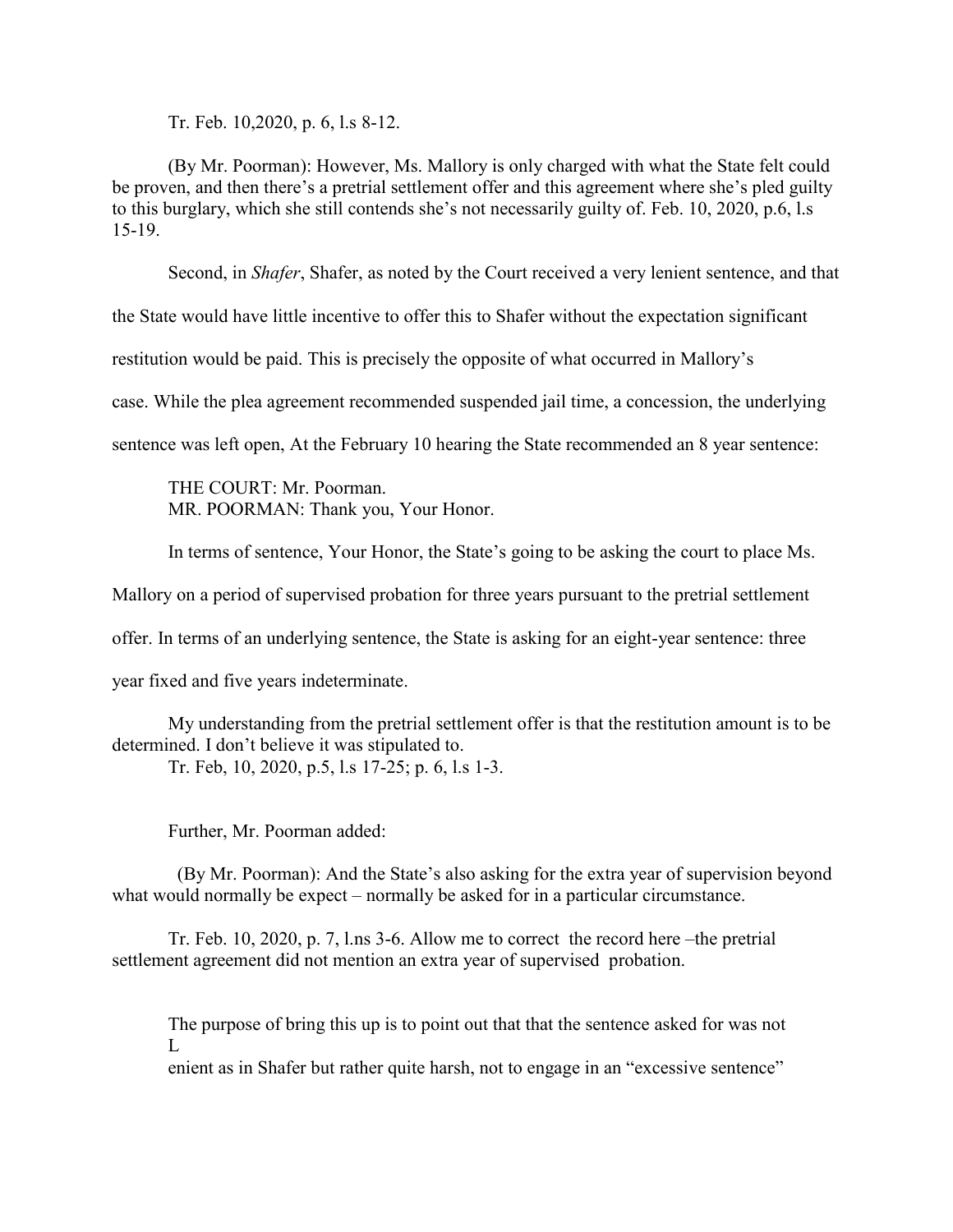challenge.

Finally, unlike the *Shafer* case, Mallory did protest the restitution issue, multiple times, as

is apparent from the hearing transcripts.

THE COURT: I want to make sure that we're going about this on the same page, if you will. My understanding is that your client agreed, as part of the pretrial settlement offer in this case, to make restitution to the Hayden Lake Eagles but did not agree to the exact amount of restitution.

MR. HORNE: Yes. The -- well, the agreement says what is says. It just says to be determined by the Eagles and if applicable per statute. So what that indicates to me is the court is the ultimate arbiter as to what is allowed by statute, and we'll live by that. So yes, we do agree to restitution if it's applicable per statute, and that's going to be up to the court, I guess.

Tr, May 7, 2020, p.6, l.s 2-15.

\* \* \*

(By the Court): And what I'm hearing from the defense is that they are not agreeing or consenting to the court awarding restitution to the Hayden Lake Eagles since they are not -– are no longer –- their case is no longer pending in front of the court and being adjudicated by the court.

Tr. May 7, 2020, p.7, l.s 11-16.

MR. HORNE: I would say, Judge, that restitution, if applicable per the court's order in interpreting the law, is going to relate to the lawn mower, because we could not consent to restitution for crimes- – or I shouldn't say that . I should say alleged crimes that were dropped crimes.

Tr. May 7, 2020, p.8, l.s 5-10.

MR. HORNE: I would say, Judge, that restitution, if applicable per the court's order in interpreting the law, is going to relate to the lawn mower, because we could not consent to restitution for crimes- – or I shouldn't say that . I should say alleged crimes that were dropped crimes.

Tr. May 7, 2020, p.8, l.s 5-10.

(By Mr. Horne): You know, we're not agreeing to restitution for something that was never proven.

Tr. May 7, 2020, p.8, l.s 16-17

(By Mr. Horne): There was no plea of guilt or finding of guilt to any financial crimes whatsoever. Those were dropped. And according to the prosecuting attorney at that hearing, there was no evidence to support those charges. That's why they got dismissed.

So no. We're agreeable to pay restitution as relates to the lawn mower. However, the lawn mower has been returned and, as I understand it, also fully paid for so . . .

Tr. May 7, 2020, p.9, l.s 4-7.